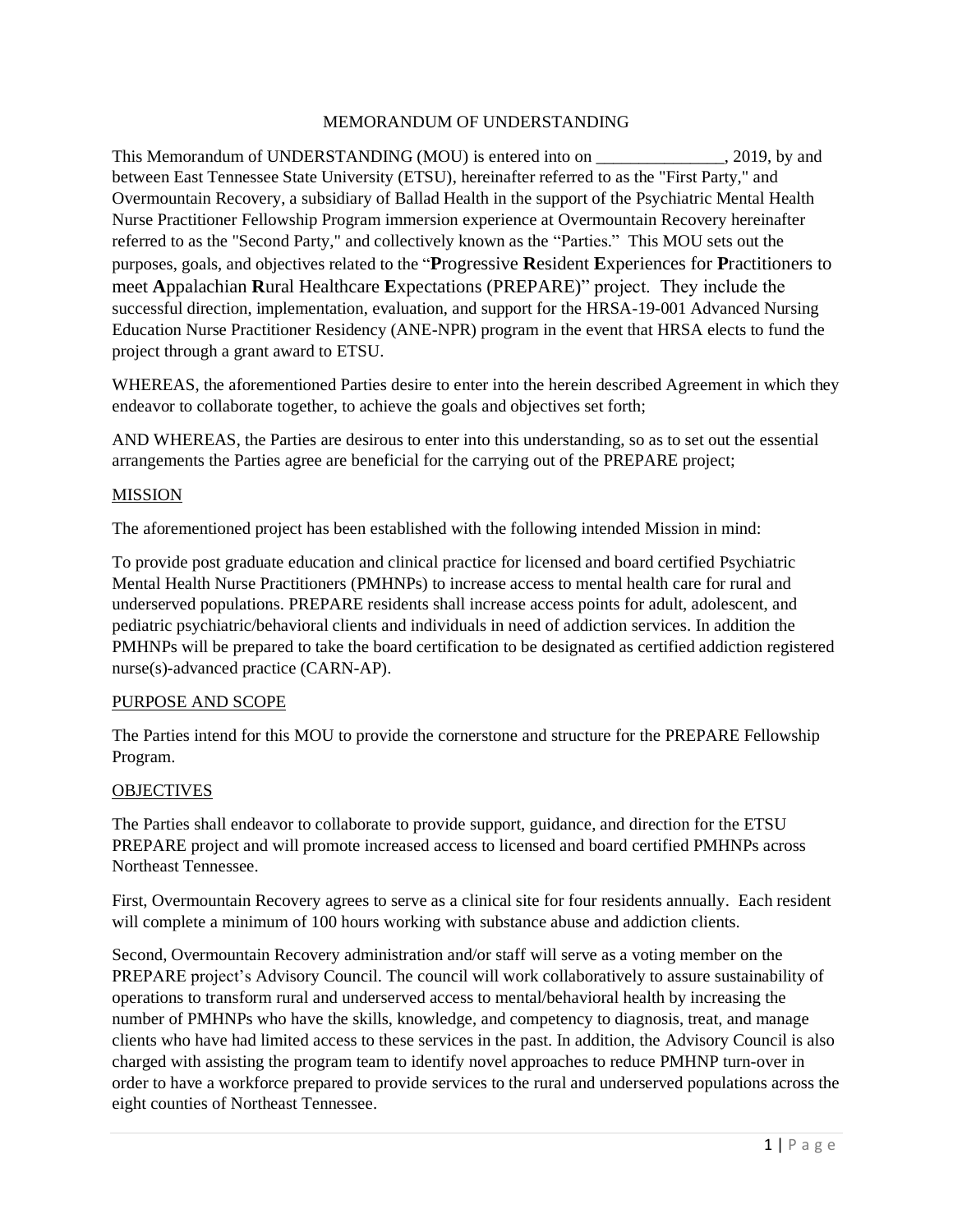## RESPONSIBILITIES AND OBLIGATIONS OF THE PARTIES

It is the desire and wish of the aforementioned Parties to this MOU that this document should not and does not establish or create any binding or formal agreement or adventure, but rather an understanding between the Parties to work together in such a manner that would promote a genuine atmosphere of collaboration and alliance in the support of an effective and efficient partnership and leadership with regards to all matters related to the project through the individual services listed below.

## SERVICES COOPERATION

The First Party aspires to render and provide the following services that include, but are not limited to:

- 1. Provide a Program Director
- 2. Provide primary clinical site(s) at nurse-led clinic(s) serving rural and underserved populations
- 3. Provide didactic case-based spiral learning opportunities
- 4. Provide for resident salaries
- 5. Facilitate training and certification for CARNs-AP for a minimum of 4 PMHNPs annually across Hancock, Johnson, and Washington Counties
- 6. Cover the costs for training, preceptorship (if allowed), and certification fees for individual nurse PMHNPs

The Second Party endeavors to render and provide:

- 1. Support and guidance for the PREPARE project team that includes, but is not limited to, recruiting post-graduate PMHNPs for fellowship
- 2. Support nurses through the training process by providing time off for training
- 3. Review training progress for PMHNP residents at planned sites
- 4. Provide guidance and support for the Project Director including through access to community resources to facilitate community success
- 5. Participate in the PREPARE Advisory Council
- 6. Use expertise to provide on-site education to PMHNP residents a minimum of 100 clinical hours working with substance abuse clients.
- 7. Plan for project sustainability

### TIMELINE

The above outlined scope and objectives shall be contingent on obtaining funding from HRSA for this project as described herein. The effective date of this agreement is July 1, 2019. Funding for subsequent years two and three are contingent on continued Federal funding. The project is expected to continue after grant funding ceases and will be maintained through collaborative community efforts. This agreement will be reviewed at frequent intervals, thereafter, with all the Parties to this Agreement and any additional invitees.

## TERMS OF UNDERSTANDING

The term of this MOU shall be for initial period of three years from the aforementioned effective date and may be extended upon written agreement of both Parties up to a maximum of five (5) years.

### AMENDMENT OR CANCELLATION OF THIS MEMORANDUM

This MOU may be amended or modified at any time in writing by mutual consent of all Parties.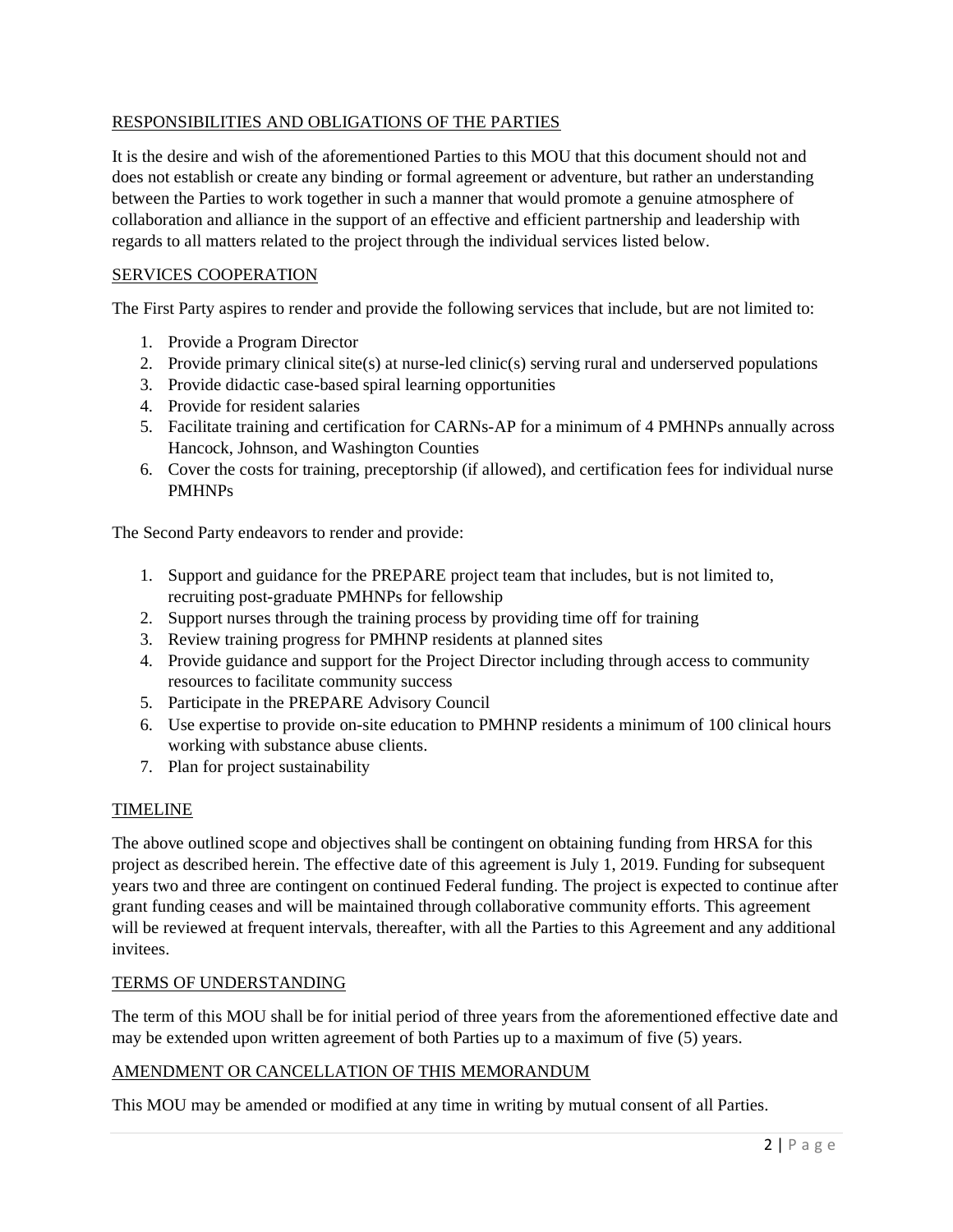The MOU may be canceled by any party with 30 days advance written notice to the other party.

#### GENERAL PROVISIONS

If at any time any Party is unable to perform the duties or responsibilities under this MOU consistent with the MOU, the affected party shall, immediately, provide written notice to the other.

# LIMITATION OF LIABILITY

No rights or limitation of rights shall arise or be assumed between the Parties as a result of the terms of this MOU.

### MEDIATION DISPUTE RESOLUTION

The Parties to this MOU agree that should any dispute arise to any aspect of this relationship, including, but not limited to, any matters, disputes or claims arising in relation to this MOU, the Parties shall confer in good faith to promptly resolve any dispute. In the event that the parties are unable to resolve the issue or dispute between them through such conferences, then the matter shall be referred to the Dean of ETSU's College of Nursing or the ETSU Vice President for Health Affairs.

### **NOTICE**

Any notice or communication required or permitted under this MOU shall be sufficiently given if delivered in person or by certified mail, return receipt requested, to :

### If to ETSU**:**

East Tennessee State University College of Nursing ATTN: Dr. Patricia Vanhook Box 70617, 365 Stout Drive Johnson City, TN 37614

### If to Overmountain Recovery:

Overmountain Recovery ATTN: Dr. Trish Baise 403 N State of Franklin Rd, Johnson City, TN 37604

### GOVERNING LAW

This MOU shall be governed by and construed in accordance with the laws of the State of Tennessee.

### SEVERABILITY CLAUSE

In the event that any provision of this MOU shall be deemed to be unlawful, unenforceable, or invalid such provision shall be construed to be effective to the fullest extent allowable by law or shall be stricken from the MOU and the remainder of this MOU shall remain in full force and effect, so long as such construction does not affect the intent of the Parties.

### ASSIGNMENT

Neither Party to this MOU may, unless by operation of law, assign or transfer the responsibilities or agreement made herein without the prior written consent of the non-assigning Party, which approval shall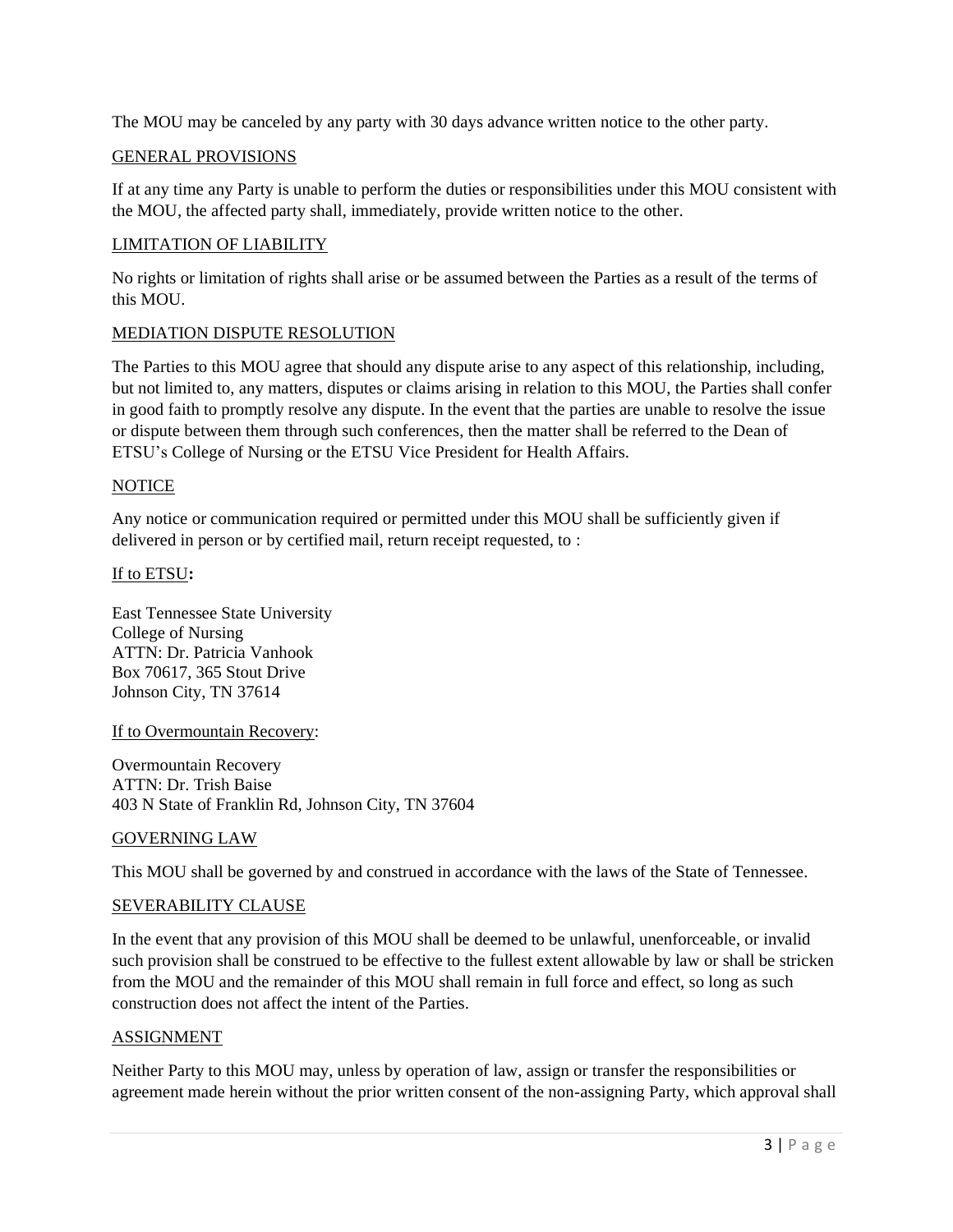not be unreasonably withheld. Advisory Council members may assign the membership duty to a colleague who can contribute equal value to the council.

## ENTIRE UNDERSTANDING

The herein contained MOU constitutes the entire understanding of the Parties pertaining to all matters contemplated hereunder at this time and supersedes and replaces any and all prior understandings, arrangements or agreements between the Parties related to the PREPARE project.

# ADDITIONAL TERMS

FURTHERMORE, the Parties to this MOU have mutually acknowledged and agreed to the following:

- The Parties to this MOU shall endeavor to collaborate together in a cooperative and coordinated effort, and in such a manner and fashion to bring about the achievement and fulfillment of the goals and objectives of this project.
- It is not the intent of this MOU to restrict the Parties from involvement or participation with any other public or private individuals, agencies or organizations.
- The Parties to this MOU desire to mutually contribute and take part in any and all phases of planning and development of this project, to the fullest extent possible.
- The Parties are independent parties and shall not be and shall not be construed as employees, partners, joint ventures, or associates of one another.